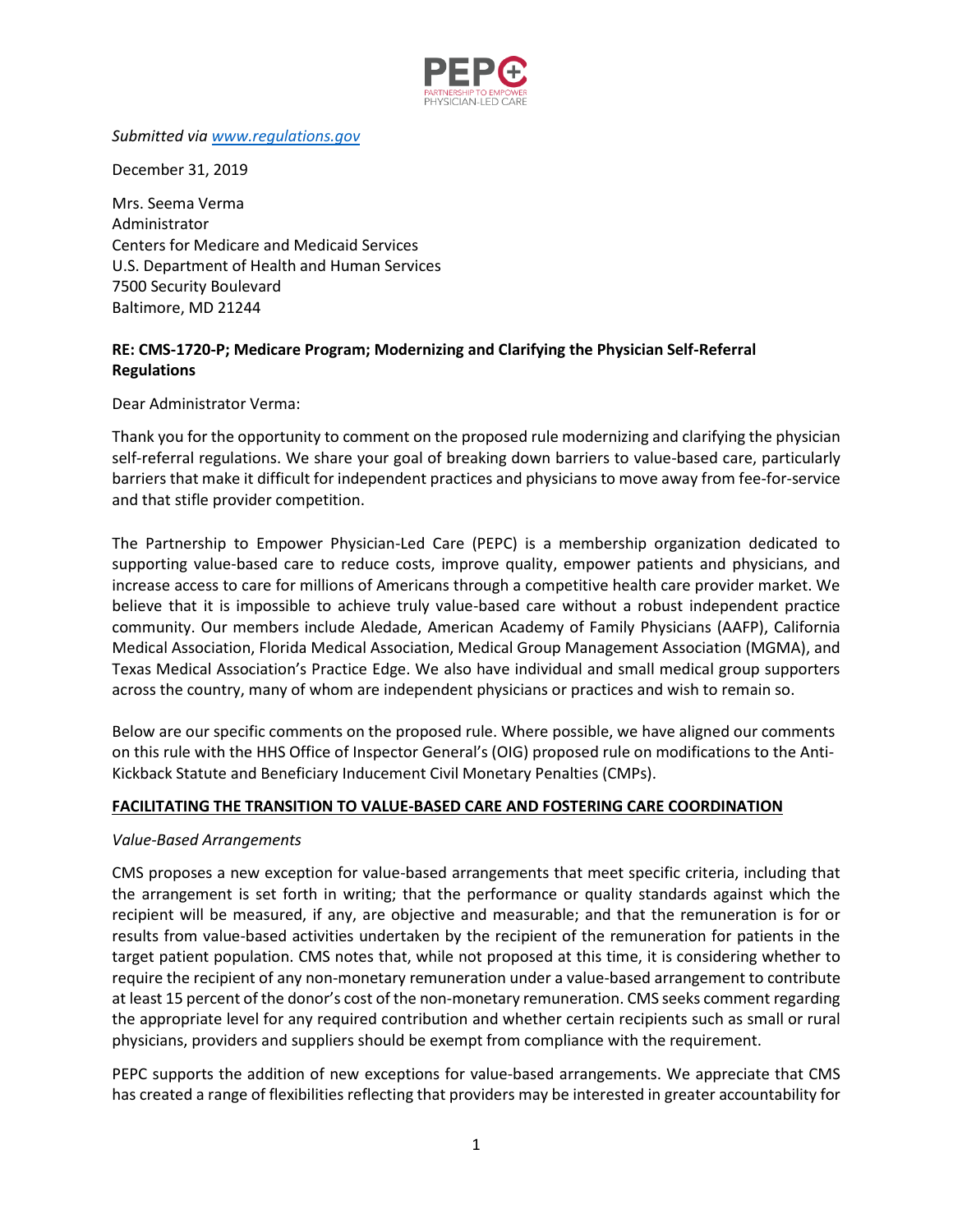

patient outcomes and costs but not yet ready to take on financial risk. These entry-level arrangements are valuable in that they aim to achieve the same goals as more advanced risk-taking models while giving providers the necessary time to make needed infrastructure and staffing investments, workflow improvements, and cultural changes.

However, as proposed, exception at 411.357(aa)(3) for "value-based arrangements" does not create enough value nor provide enough protection to beneficiaries to warrant the exception.

The most significant issue is that CMS proposes no limits on the upside of remuneration. Specifically, we are concerned that declining to propose limits based either on fair market value or commercial reasonableness opens the door to organizations using otherwise laudable value-based activities to change remuneration for competitive reasons unrelated to the value-based activities. Under the proposal, it would be simple to create a value-based arrangement with a minimal set of value-based activities incorporating standards that are very easy to meet for the purposes of creating remuneration arrangements designed to spur referrals and/or for anti-competitive recruiting practices.

In the field, we have experienced cases where clinically integrated networks (established to gain antitrust exemptions) are used not just for clinical integration, but also as a tool to intimidate competitors into accepting unrelated and onerous terms. For example, under the proposal, a value-based enterprise (VBE) could offer a value-based arrangement that gives a physician practice higher remuneration than the combination of the value created through the value-based activity and the value of the remuneration captured by the revenue generated by the physician practice. This loss leading offering is only possible by entities with other funding streams to draw on to subsidize the value-based activity. The VBE could then offer a physician practice participation in the value-based activity only if they agree to other unrelated terms. There does not appear to be any active protection against a VBE using a value-based arrangement as an incentive for providers to agree to other terms completely unrelated to the value-based activity.

In order to be protected under this exception, we propose that CMS require that the value-based arrangements proposed at the exception at 411.357 (aa)(3) meet a fair market value standard. In meeting the standard, the VBE could transfer all of the value created by the participants through the value-based activity to the physician practice, but could not transfer more than the value created as no market can consist only of loss leaders nor should any one market participant be able to remain in a market over the long term as a loss leader.

Additionally, with respect to the proposed 15 percent contribution requirement, we urge CMS not to apply the requirement to independent practices and physicians. Our preferred approach would be to eliminate the requirement altogether, reflecting that it could be cost-prohibitive for an independent practice or physician and thus serve as a disincentive for experimenting with value-based arrangements.

If CMS is unwilling to drop the requirement altogether, we believe that CMS should instead adopt a contribution requirement that is proportional to the finances of the provider. A 15 percent contribution toward non-monetary remuneration may not be a significant investment for a well-resourced, large provider, but would be a significant investment for an independent practice or physician. If the goal is to reduce the risk of fraud and abuse by requiring the provider to have "skin in the game," we believe that CMS should require a comparable investment across provider types.

Finally, with respect to how CMS should define "small and rural practices," we urge CMS to be consistent with other standards it has adopted in other programs. To that end, we suggest that CMS use the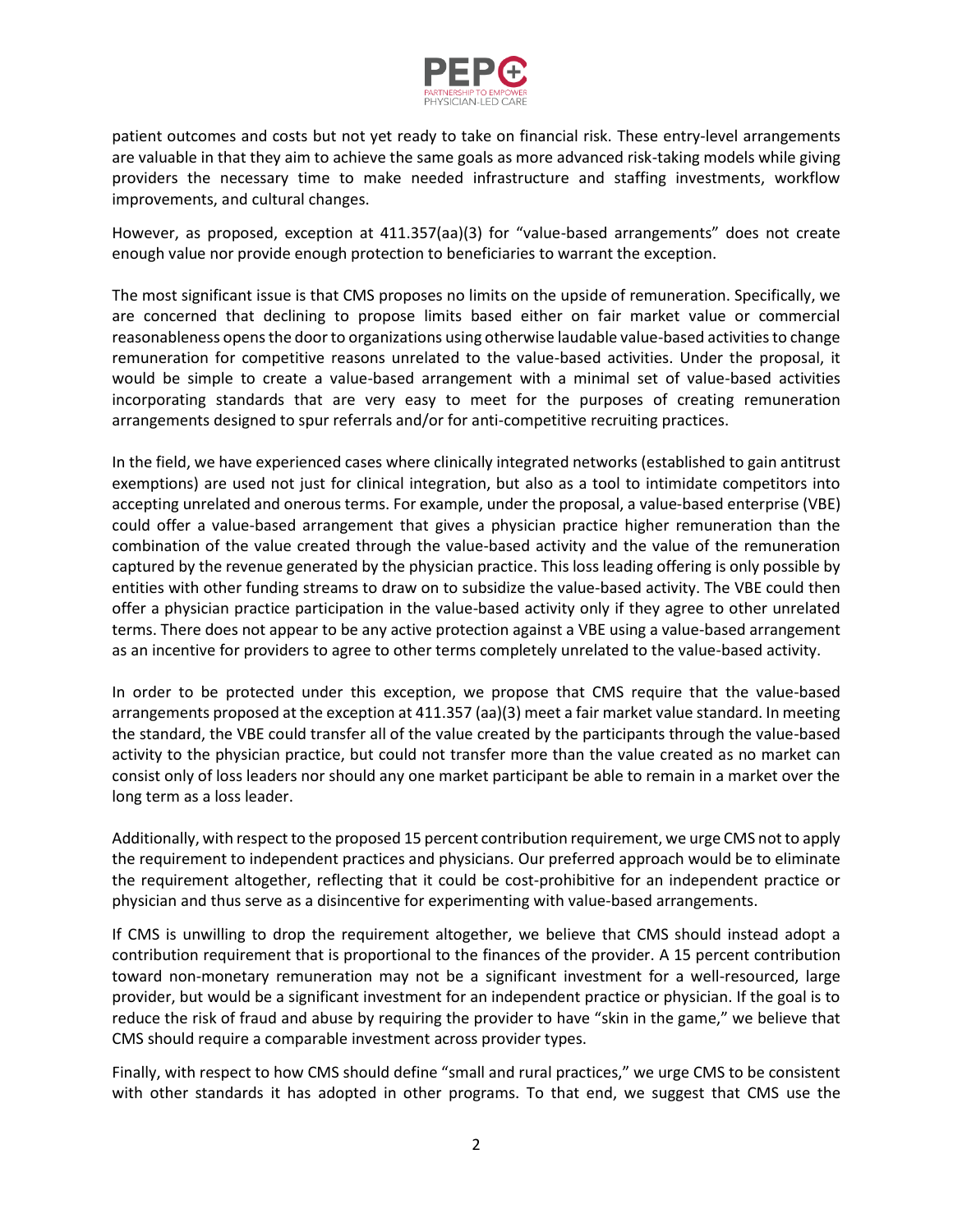

definition of "small practice" used in the Quality Payment Program – a TIN or virtual group associated with 15 or fewer clinicians.

## *Value-Based Arrangements with Meaningful Downside Financial Risk to the Physician*

CMS also proposes a new exception for remuneration paid under a value-based arrangement where the physician is at meaningful downside financial risk for failure to achieve the value-based purpose(s) of the VBE during the entire duration of the value-based arrangement. CMS defines "meaningful downside financial risk" to mean that the physician: 1) is responsible to pay the entity no less than 25 percent of the value of the remuneration the physician receives under the value-based arrangement; or 2) is financially responsible to the entity on a prospective basis for the cost of all or a defined set of patient care items and services covered by the applicable payer for each patient in the target patient population for a specified period.

While we support the addition of the new exception, we are concerned that the VBE itself is not at risk. A VBE not at risk could qualify for this arrangement and then set standards for achievement in its valuebased arrangements that remove the risk to the physician. We believe that it would be most appropriate for this exception to focus on the amount of risk assumed by the entity, similar to the assessment of "more than nominal risk" for an advanced alternative payment model (APM) under the Quality Payment Program. With the VBE at risk it has a greater incentive to ensure that the VBE participants share in that risk to the degree deemed appropriate by the VBE.

# **FUNDAMENTAL TERMINOLOGY AND REQUIREMENTS**

CMS proposes to define "commercially reasonable" to mean that the particular arrangement furthers a legitimate business purpose of the parties and is on similar terms and conditions as like arrangements. In the alternative, CMS requests comment on defining "commercially reasonable" to mean that the arrangement makes commercial sense and is entered into by a reasonable entity of similar type and size and a reasonable physician of similar scope and specialty.

In general, we believe it is most appropriate for providers to be compared to other similarly situated providers. As a result, we prefer the alternative approach of defining "commercially reasonable" to mean that it makes commercial sense and is entered into by a reasonable entity of similar type and size and a reasonable physician of similar scope and specialty.

## **RECALIBRATING THE SCOPE AND APPLICATION OF THE REGULATIONS**

## *Exception for Physician Recruitment*

Under the physician self-referral regulations, there is an existing exception for remuneration provided by a hospital to a physician to induce the physician to relocate to the geographic area served by the hospital in order to be a member of the hospital's medical staff. CMS proposes to modify this exception by requiring the physician practice to sign the writing documenting the recruitment arrangement, if the remuneration is provided indirectly to the physician through payments made to the physician practice and the physician practice does not pass directly through to the physician all of the remuneration from the hospital.

PEPC appreciates that CMS is modifying this exception to impose additional requirements for protection under the exception; however, we believe that this exception could be used anti-competitively and serves to disadvantage recruitment efforts by independent practices. We believe that CMS should either expand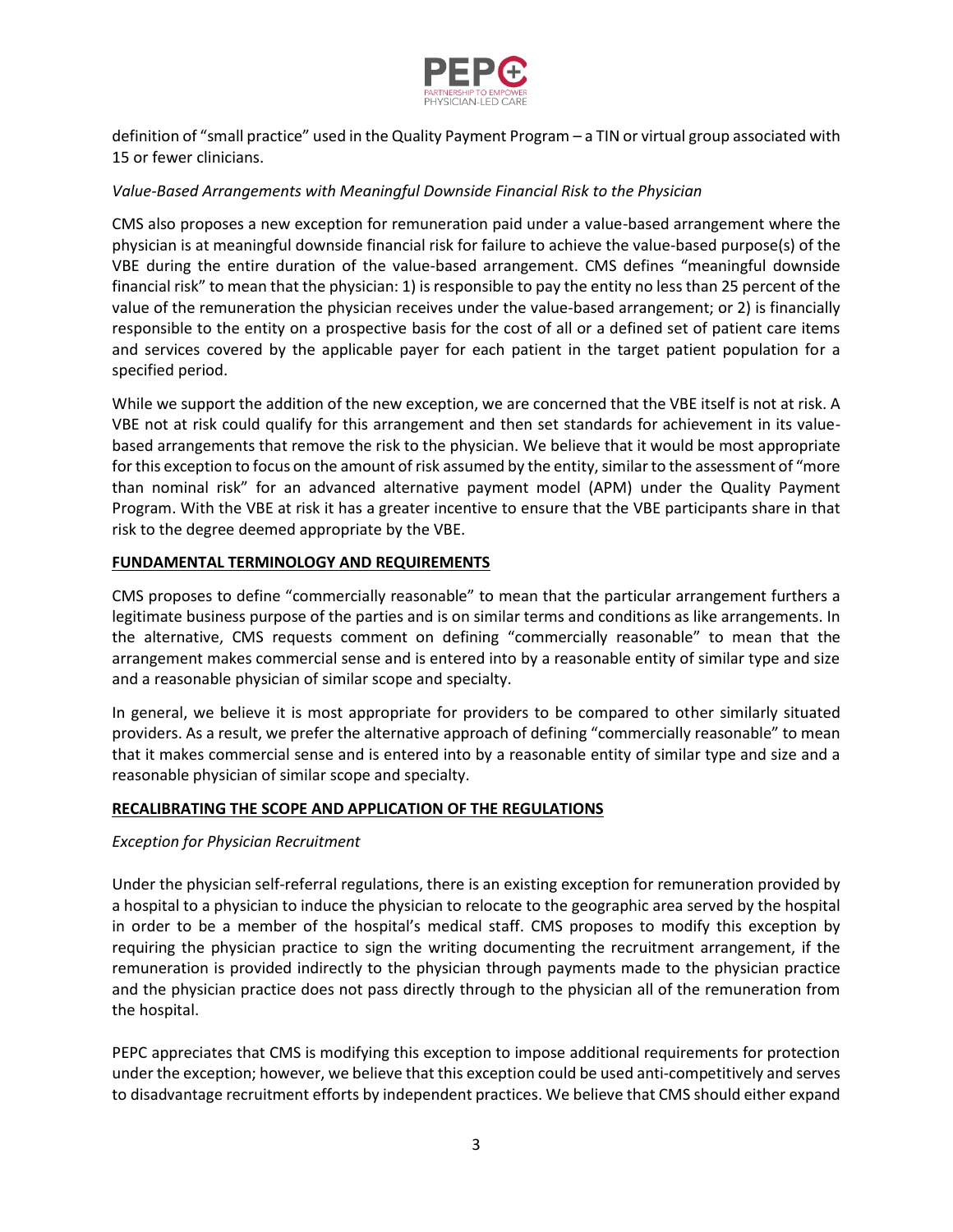

this exception to cover recruitment efforts by physician practices, or remove it altogether to ensure that independent practices are competing with hospitals on a level playing field.

#### *Exception Electronic Health Records Items and Services*

CMS proposes to update the existing exception for electronic health record (EHR) items and services to align with recent regulations updating certain terms like "interoperable" and "information blocking." One specific proposal is to prohibit the donor of EHR items and services (or any person acting on the donor's behalf) from engaging in information blocking, as defined in section 3022 of the Public Health Service Act (PHSA), in connection with the donated items or services.

PEPC strongly supports the addition of specific language preventing donors from engaging in information blocking. In our response to CMS' Request for Information on modernizing the physician self-referral regulations, we noted that we continue to hear anecdotally that donated software is not capable of fully exchanging necessary information with EHRs used by other inpatient and ambulatory providers. We urged CMS to consider additional clarifications to address intentional or unintentional information blocking, and applaud you for doing so now.

## **PROVIDING FLEXIBILITY FOR NONABUSIVE BUSINESS PRACTICES**

#### *Cybersecurity Technology and Related Services (Proposed 411.357(bb))*

CMS proposes a new exception to protect arrangements involving the donation of certain cybersecurity technology and related services. "Cybersecurity" is proposed to mean the process of protecting information by preventing, detecting, and responding to cyberattacks. The new exception would protect nonmonetary remuneration in the form of certain types of cybersecurity technology and related services, and would cover any software or other type of IT (excluding hardware).

CMS proposes a requirement that neither a potential recipient, nor a potential recipient's practice (including employees or staff members) may make the receipt of cybersecurity technology and related services, or the amount or nature of the technology or services, a condition of doing business with the donor. However, at this time, CMS is not requiring the recipient to contribute toward the cost of the item or service.

We support the addition of this exception, but similar to our past comments on the exception for EHR items and services, we urge clarification that the exception should not be used to support intentional or unintentional anti-competitive behavior. We also support CMS' decision not to require the recipient to contribute toward the cost of the item or service. This could be a disincentive for independent practices and physicians given that the potential magnitude of the cost and the administrative burden associated with tracking and calculating the cost of the item/service. If CMS does require a contribution, we urge you to consider a comparable investment across provider types rather than a flat percentage that does not account for the unique circumstances of particular providers.

\*\*\*\*\*